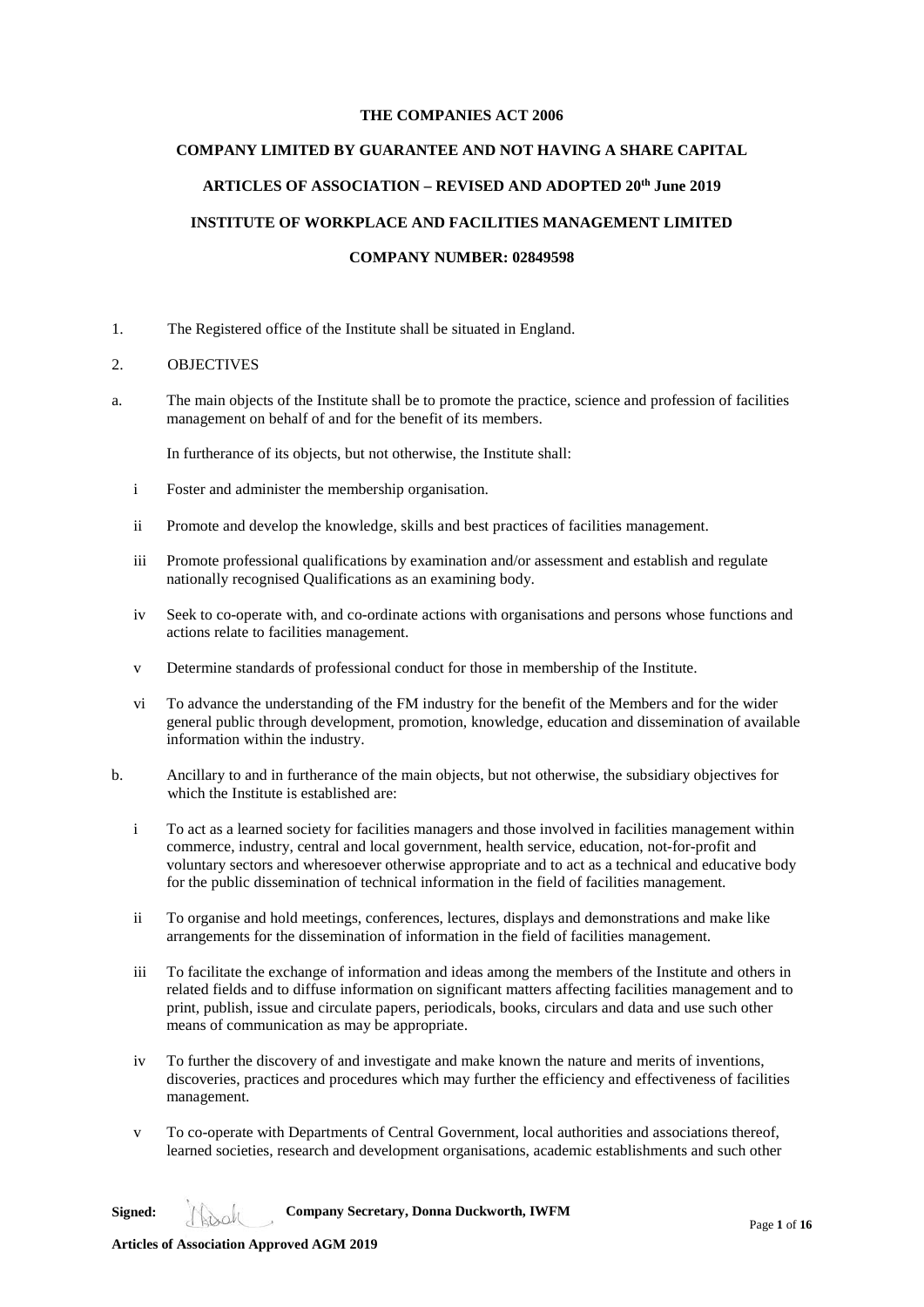bodies as may contribute to the advancement of education in, and the promotion of the best practices of facilities management, to give such bodies facilities for conferring with and ascertaining the views of members of the Institute and other persons engaged in facilities management in respect of matters directly or indirectly affecting the same and to confer, send representatives to and communicate with all or any such bodies in regard to the same.

- vi To become a member of, or amalgamate or co-operate as appropriate with, any charitable organisation, institution, society or body whose objects are wholly or in part similar to the Institute.
- vii To establish or support as appropriate any charitable association or institution and to subscribe or guarantee money for charitable purposes which further the objects of the Institute.
- viii To examine by such means as it may require the qualifications of candidates for any class of membership of the Institute:
	- (a) To admit such persons to be Individual Members of the Institute on such terms, and to confer on them such rights and privileges, as may be expedient.
	- (b) To admit such companies or partnerships to be "Corporate & Group" Members on such terms and to confer on them such rights and privileges, as may be expedient.
- ix To procure and maintain recognition of the status of those engaged in facilities management in the interests of the profession itself and, through the authority vested in that status, take actions to enhance the efficiency and the effectiveness of facilities management; except that the Institute shall not support with its funds or through its actions any objects or endeavour to impose on or procure to be observed by its members or others any regulation, restriction or condition which if an object of the Institute would make it a trade union.
- x To invest the monies of the Institute not immediately required for its purposes in the name of the Institute or of trustees or nominees on its behalf in such manner as the Board shall determine in or upon any of the investments mentioned in the First Schedule of the Trustee Act 2000 but without any restriction as to the proportion of funds to be invested in any range of investments mentioned in the said Act and may from time to time vary such investment.
- xi To borrow or raise money for the purposes of the Institute and to secure any monies so borrowed or raised by debentures, mortgages or charges on all or any part of the property and assets of the Institute.
- xii To appeal for, accept and receive any property, donations or subscriptions.
- xiii To purchase, take on lease or in exchange, hire or otherwise acquire for the purposes of the Institute any real or personal property and any interest therein whatsoever and any rights or privileges and hold the same in perpetuity or otherwise: and to construct, maintain or alter any buildings or erections.
- xiv To sell mortgage, let, dispose of or turn to account all or any of the property or assets of the Institute.
- xv Subject as provided by Article 3, to pay or grant pensions or annuities to officers, employees, former officers and former employees of the Institute, and family and dependants of such persons.
- xvi To do all such other lawful things as are incidental or conductive to the attainment of the above objects or any of them.
- 3. The income and property of the Institute shall be applied solely to the promotion of its objects as set forth above and no portion thereof shall be paid or transferred directly or indirectly, by way of dividend, bonus or otherwise by way of profit to members of the Institute.

Provided that nothing herein shall prevent any payment in good faith by the Institute:

a. of reasonable and proper remuneration to any member, officer or servant of the Institute for any services rendered to the Institute.

**Signed: Company Secretary, Donna Duckworth, IWFM**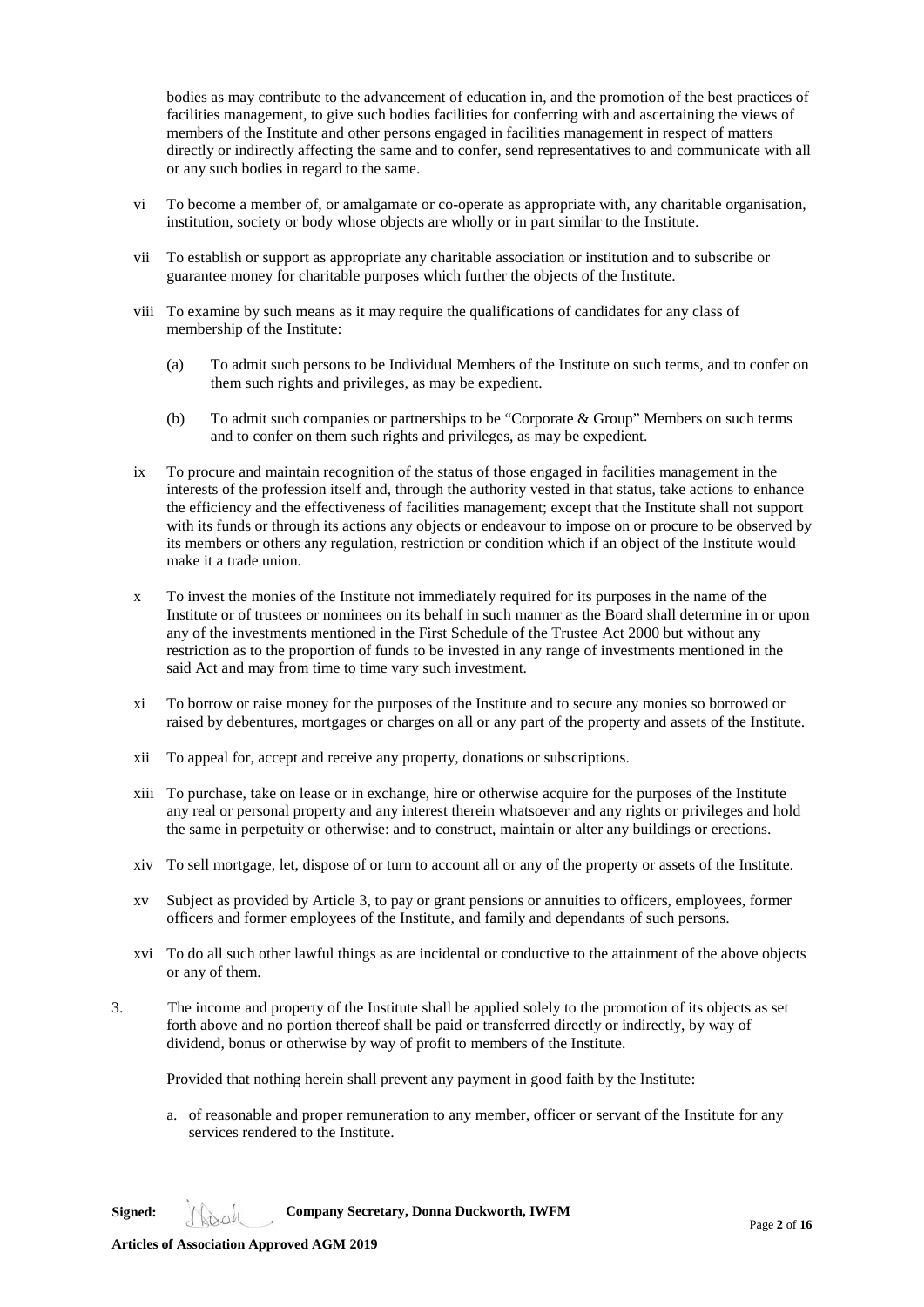- b. of interest on money lent by any member of the Institute or of its Board at a rate per annum not exceeding the base rate for the time being of any London Clearing Bank.
- c. of reasonable and proper rent for premises demised or let by any member of the Institute or of its Board.
- d. to any member of the Board or other Senior Volunteers of out-of-pocket expenses.
- e. of any premium in respect of any indemnity insurance to cover the liability of members of the Board and any officer of the Institute which by virtue of any rule of law would attach to them in respect of any negligence, default, breach of trust or breach of duty of which they may be guilty in relation to the Institute: Provided that any such insurance shall not extend to any claim arising from any act or omission which any member of the Board or officer of the Institute knew to be a breach of trust or breach of duty or which was committed in reckless disregard of whether or not it was a breach of trust or breach of duty.

 And provided that nothing herein shall prevent the gratuitous distribution among, or sale at a discount to members of the Institute of any books or other publications published by the Institute relating to all or any of its objects as above set forth nor to be deemed to exclude any member of the Institute from the benefit of any grant made in furtherance of any of the objects of the Institute nor prevent any member who may be a successful competitor at any competition, exhibition or show held, sponsored or promoted by the Institute or to the cost of establishing or holding of which the Institute may have subscribed out of its income or property, from receiving as such competitor any prize, medal or other recognitions which may, under the regulations affecting the said competition, exhibition or show, be awarded to him.

- 4. The liability of each member of the Institute is limited to one pound (Sterling).
- 5. Every member of the Institute undertakes to contribute to the assets of the Institute in the event of the same being wound up while he is a member, or within one year after he ceases to be a member, for payment of the debts or liabilities of the Institute contracted before he ceases to be a member, and of the costs, charges and expenses of winding up, and for the adjustment of the rights of the contributors among themselves, such amount as may be required, not exceeding one pound.
- 6. If upon winding up or dissolution of the Institute there remains, after the satisfaction of all its debts and liabilities, any property whatsoever, shall be paid or distributed among the members of the Institute either in cash or in specie on a just and equitable basis.

# 7*.* MEMBERSHIP OF THE INSTITUTE

- 7.1 The Members of the Institute shall be the subscribers to the Memorandum of Association and such other persons as shall apply for admission and are approved by the Board as Individual Members or Corporate Members or Group Members or are admitted into membership in accordance with the criteria and procedures agreed by the Board.
- 7.2 Individual Members shall comprise the grades of:
	- 7.2.1 Affiliate 7.2.2 Associate 7.2.3 Member 7.2.4 Certified Member 7.2.5 Fellow 7.2.6 Honorary Fellow 7.2.7 Companion

and the admission conditions and procedures for each grade shall be as set out in Article 10.

**Signed: Company Secretary, Donna Duckworth, IWFM**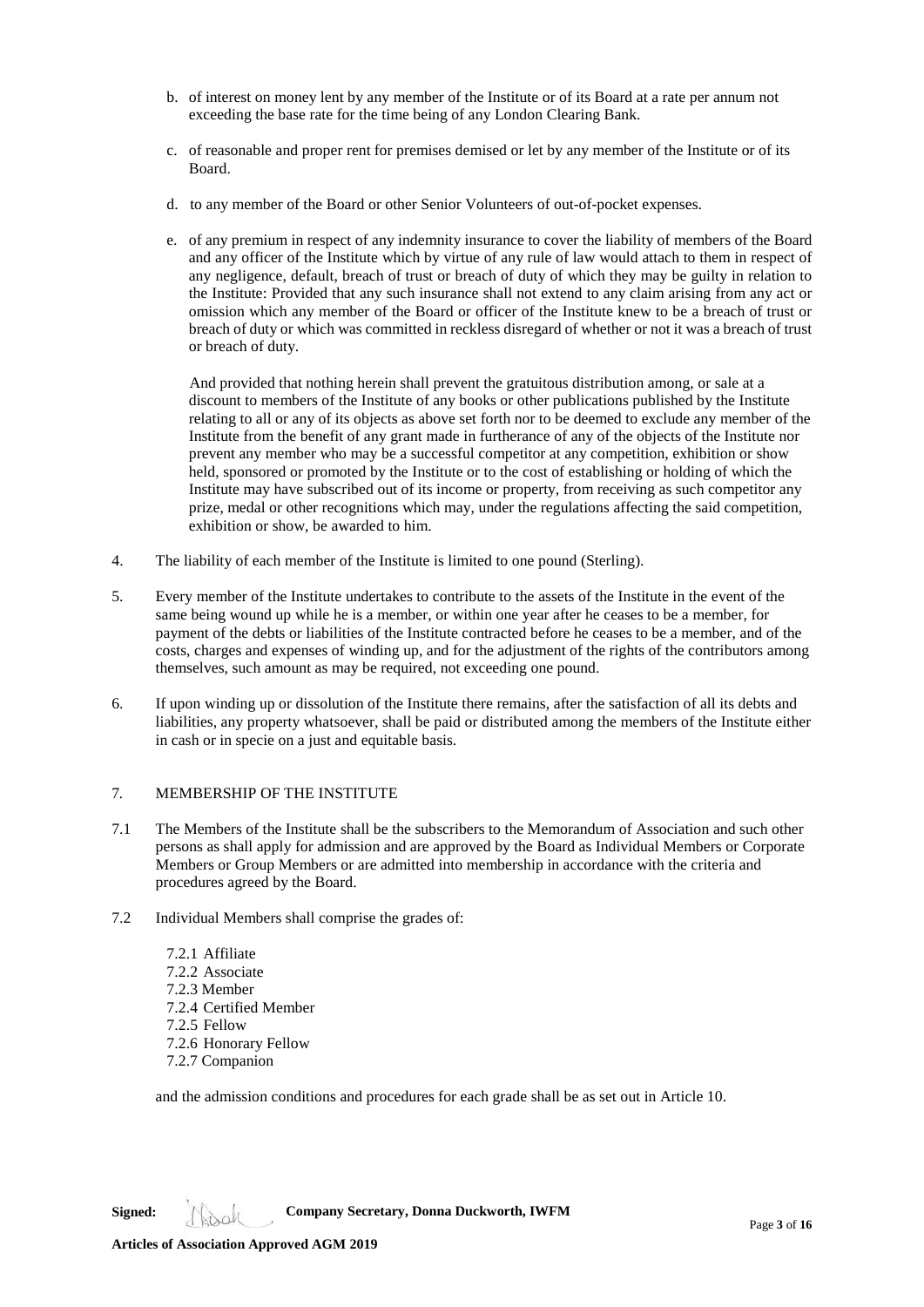- 7.3 The category of Corporate Member shall be such organisations as shall apply for admission and be admitted by the Board as Corporate Members or are admitted into membership in accordance with the criteria and procedures agreed by the Board.
- 7.4 The Category of Group Member shall be such organisations as shall apply for admission and be admitted by the Board as Group Members or are admitted into membership in accordance with the criteria and procedures agreed by the Board.
- 7.5 Corporate Members and Group Members can appoint an individual, the Main Contact, to exercise their rights at General Meetings. Any such appointment shall be in writing, and given to the Company Secretary.
- 7.6 The Board shall be empowered:
	- 7.6.1 to invite into membership as an Honorary Fellow any person whether or not an Institute Member and who in the sole opinion of the Board has given significant and distinguished service to the facilities management profession at a senior level
	- 7.6.2 to designate a person who is an Institute Member a Fellow. A Fellow so designated shall remain an Individual Member subject to the provisions of these Articles.
	- 7.6.3 to set criteria and procedures for the admission of Honorary Fellows or Fellows under delegated authority from the Board.

# 8. ABBREVIATED TITLES

- 8.1 According to his grade of membership indicated below, an Individual Member shall be entitled to the exclusive use after his name of the following abbreviated title, which shall not be further abbreviated or changed in any other way:
	- 8.1.1 Associate AIWFM 8.1.2 Member - MIWFM 8.1.3 Certified Member - CIWFM 8.1.4 Fellow - FIWFM 8.1.5 Honorary Fellow - HonIWFM 8.1.6 Companion of IWFM - ComIWFM
- 8.2 No Institute Member in any other grade of membership may use titles including the expression "IWFM" or similar after his name.

# 9. CERTIFICATES

- 9.1 Subject to such regulations and on payment of such fees as the Board may from time to time prescribe, the administrative office of the Institute will issue to any Institute Member a certificate showing the grade to which he or it belongs. These certificates shall remain the property of and on demand shall be returned to the Institute.
- 10. MEMBERSHIP RIGHTS AND OBLIGATIONS
- 10.1 The Board shall have the absolute right to determine admission conditions and procedures including the appropriate grade of applicants in accordance with the Bylaws and other regulations adopted for this purpose.
- 10.2 For voting rights see Bylaws: Tables 1 to 4.
- 10.3 Subject to Table 1 to 4 in the Bylaws, no other Institute Member shall have voting rights.
- 10.4 Every Institute Member shall be bound to further the objectives, interests and influence of the Institute to the best of his or its ability. Each Institute Member shall at all times act according to the Professional Code of Conduct, and in accordance with the requirements and the spirit of the Articles, Bylaws and Board Regulations. Any material contravention may lead to a disciplinary process.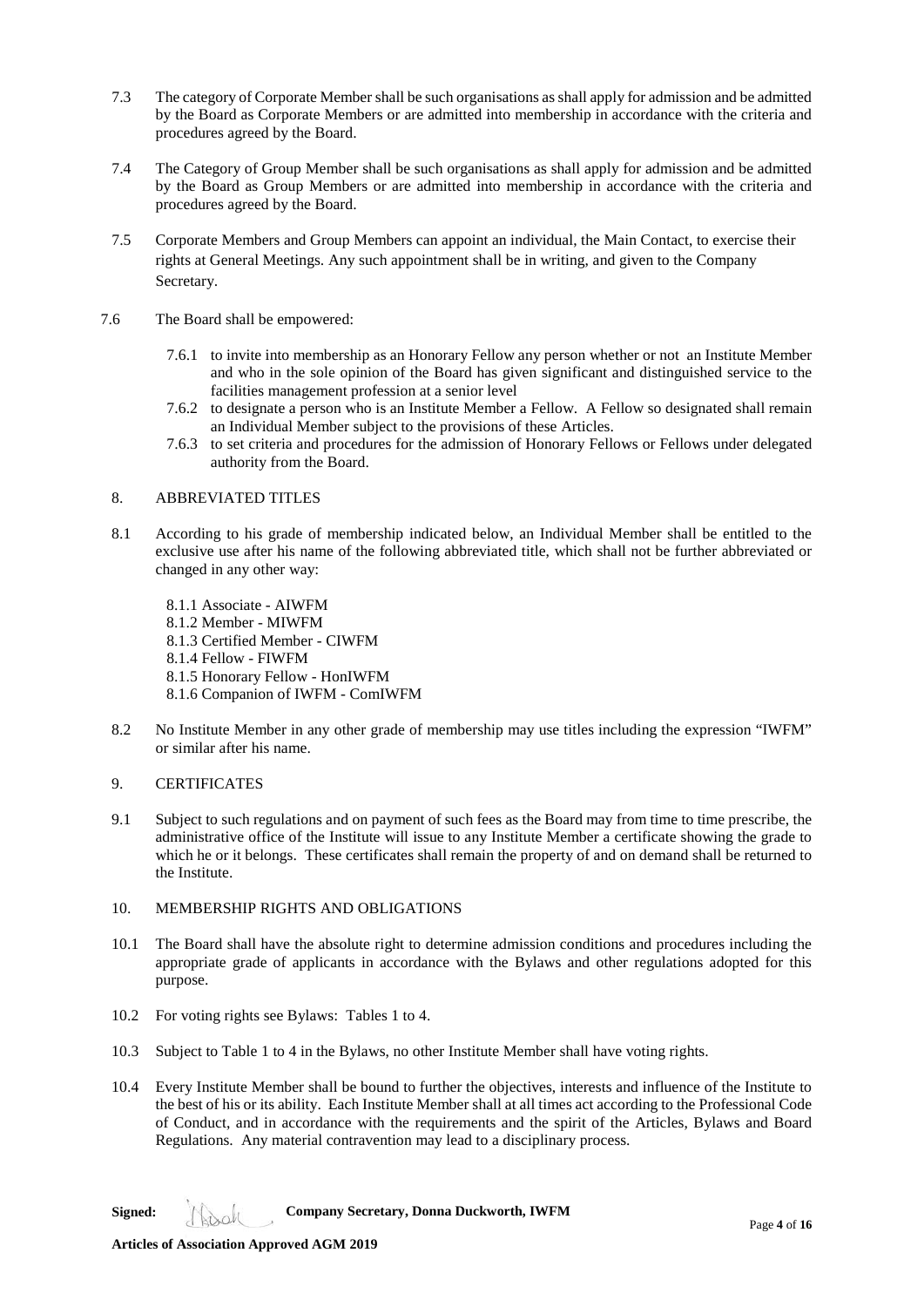# 11 TERMINATION OF MEMBERSHIP

- 11.1 Membership is terminated if:
	- (1) the member dies or, if it is an organisation, ceases to exist;
	- (2) the member resigns by written notice to the Institute;
	- (3) any sum due from the member to the Institute is not paid in full within two months of it falling due, or within such other period as may be defined by the Board (subject to the discretion of the Board);
	- (4) the member is removed from membership by a resolution of the Board of Trustees in accordance with 11.5;
	- (5) the member is removed from the register following a determination made in accordance with the Disciplinary Procedures for a breach of the Professional Code of Conduct.
- 11.2 An Institute Member ceasing to be a member of the Institute shall have no claim to any money paid by him or it to the Institute in respect of subscription, sponsorship, donations or any kind of fees.
- 11.3 The administrative office of the Institute shall keep a register of Institute Members in the manner and detail as determined by the Board which shall be the official evidence of membership to be used to determine the rights and obligations of Institute Members.
- 11.4 Any Institute Member whose membership has lapsed or ceased may be re-instated at the sole discretion of the Board in accordance with the Bylaws.
- 11.5 At its discretion, the Board may terminate the membership of any member who they deem is not pursuing the best interest of IWFM or has a conflict of interest that is not easily reconciled or about whom they have received sensitive information in confidence from an official source which they cannot for legal reasons, or for the reputation of the individual concerned, divulge publicly.

### 12. PROFESSIONAL CONDUCT

The Code of Professional Conduct as decided by the Board is issued by the Board for compliance of all grades of membership under the following criteria:

- 12.1 All Institute Members must undertake, as a condition of membership of the Institute, to abide by the Code. Institute Members are bound by these Articles of Association, the Bylaws and by the Board Regulations of the Institute.
- 12.2 Institute Members are required to conduct themselves at all times in a manner befitting a professional person and under no circumstances engage in any act or behaviour that could bring themselves or the Institute into disrepute.

### 13. GENERAL MEETINGS

- 13.1 Institute Members in General Meeting shall constitute the highest authority of the Institute.
- 13.2 Only the following grades of member are allowed to vote at General Meetings; on written resolutions; and in elections:
	- 13.2.1 Individual Institute Members holding the grade of Member, Certified Member, Fellow or Honorary Fellow
	- 13.2.2 Corporate Members (the Main Contact)
	- 13.2.3 Group Members (the Main Contact)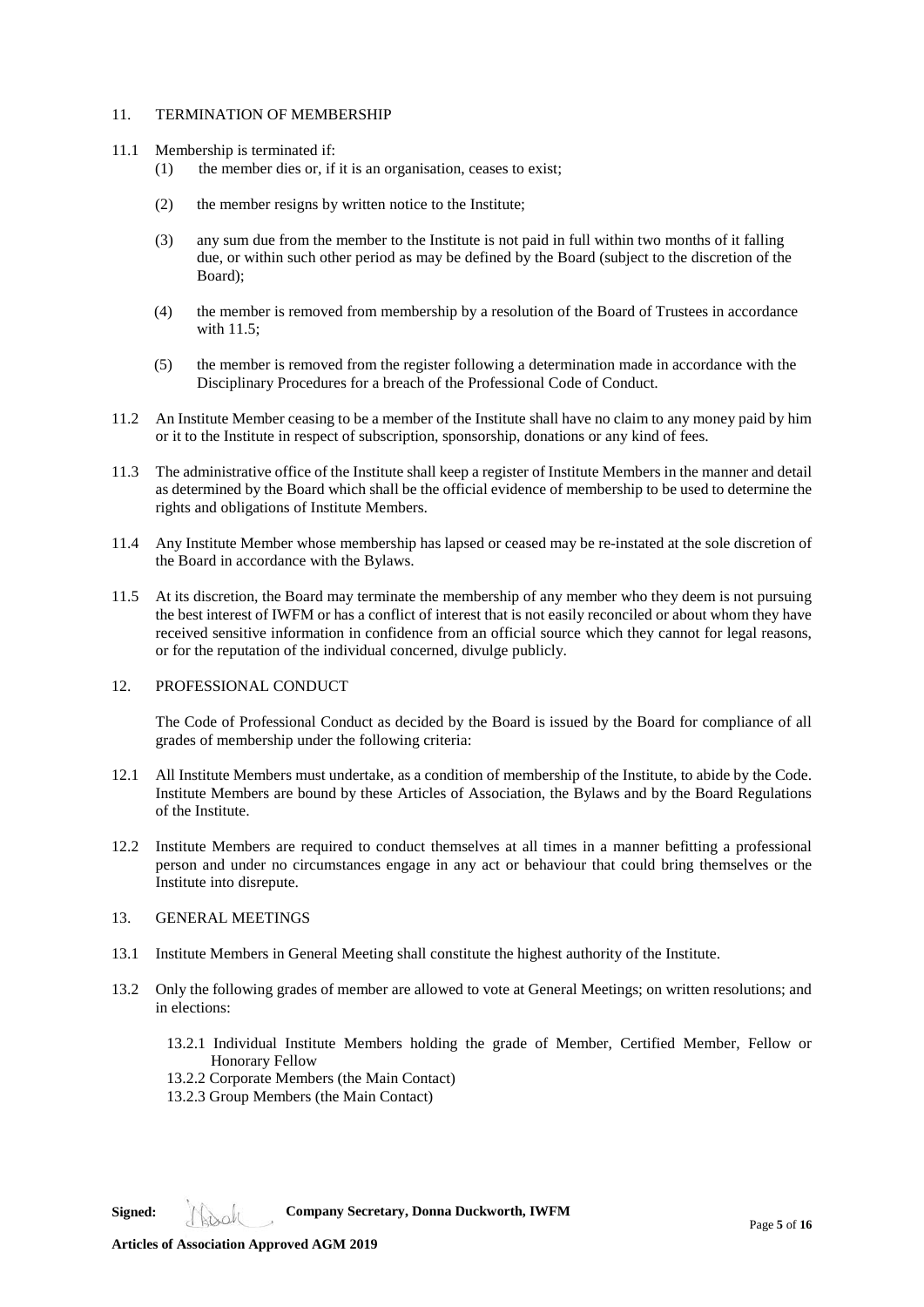- 13.3 The Institute shall in each year hold a General Meeting as its Annual General Meeting in addition to any other meeting in that year, and shall specify the meeting as such in the notice calling it, and not more than fifteen months shall elapse between the date of one Annual General Meeting and that of the next. The Annual General Meeting shall be held at such time and place as the Board shall determine.
- 13.4 All General Meetings other than the Annual General Meeting shall be called Extraordinary General Meetings.
- 13.5 The Board may, whenever they think fit, convene an Extraordinary General Meeting of the Institute and an Extraordinary General Meeting may also be convened either on receipt of a request by fifty Institute Members with entitlement to vote or as is provided by the Act, whichever is the lower figure.

# 14. NOTICE OF GENERAL MEETING

14.1 General Meetings shall be called by at least 14 days' notice in writing at the least. The notice shall be exclusive of the day on which it is served or deemed to be served and of the day for which it is given, and shall specify the place, the day and the time of the meeting and, in the case of special business, the general nature of that business and shall be given in manner hereinafter mentioned to all Institute Members and to the auditors for the time being of the Institute.

Provided that a meeting of the Institute shall, notwithstanding that it is called by shorter notice than that specified in this Article, be deemed to have been duly called if it is so agreed:

- 14.1.1 in the case of a meeting called as the Annual General Meeting by all Institute Members entitled to attend and vote thereat; and
- 14.1.2 in the case of any other meeting by majority in number of the Institute Members having a right to attend and vote at the meeting, being a majority together representing not less than ninetyfive per cent of the total voting rights at that meeting of all the Institute Members
- 14.2 The accidental omission to give notice of a meeting to, or the non-receipt of notice of a meeting by, any person entitled to receive the same shall not invalidate the proceedings at that meeting.

# 15. PROCEEDINGS AT GENERAL MEETINGS

- 15.1 No business shall be transacted at any General Meeting unless a quorum is present when the meeting proceeds to business. Save as herein otherwise provided a quorum shall consist of not less than thirty Institute Members who are entitled to vote. For the avoidance of doubt, the quorum shall include those Members voting by proxy (subject to two Members being present at the meeting).
- 15.2 If within half an hour from the time appointed for the meeting a quorum is not present, the meeting, if convened on the requisition of Institute Members, shall be dissolved; in any other case it shall stand adjourned to the same day in the next week, at the same time and place, or at such other time and place as the meeting shall appoint and if at such adjourned meeting a quorum is not present within half an hour from the time appointed for holding the meeting, the Institute Members present shall be a quorum.
- 15.3 The Chairman of the Board shall preside as Chairman at every General Meeting, but if there be no such Chairman, or if he shall not be present within fifteen minutes after the time appointed for holding the meeting or is unwilling to preside, those present shall choose some member of the Board, or if no such member be present, or if all the members of the Board present decline to take the chair, they shall choose an Individual Member of the Institute who shall be present to preside.
- 15.4 The Chairman appointed according to Article 15.3 may, with the consent of any meeting at which a quorum is present (and shall if so directed by the meeting) adjourn the meeting from time to time and from place to place, but no business shall be transacted at any adjourned meeting other than business which might have been transacted at the meeting from which the adjournment took place.

Whenever a meeting is adjourned for thirty days or more, notice of the adjourned meeting shall be given as in the case of an original meeting. Save as aforesaid it shall not be necessary to give any notice of an adjournment or of the business to be transacted at an adjourned meeting.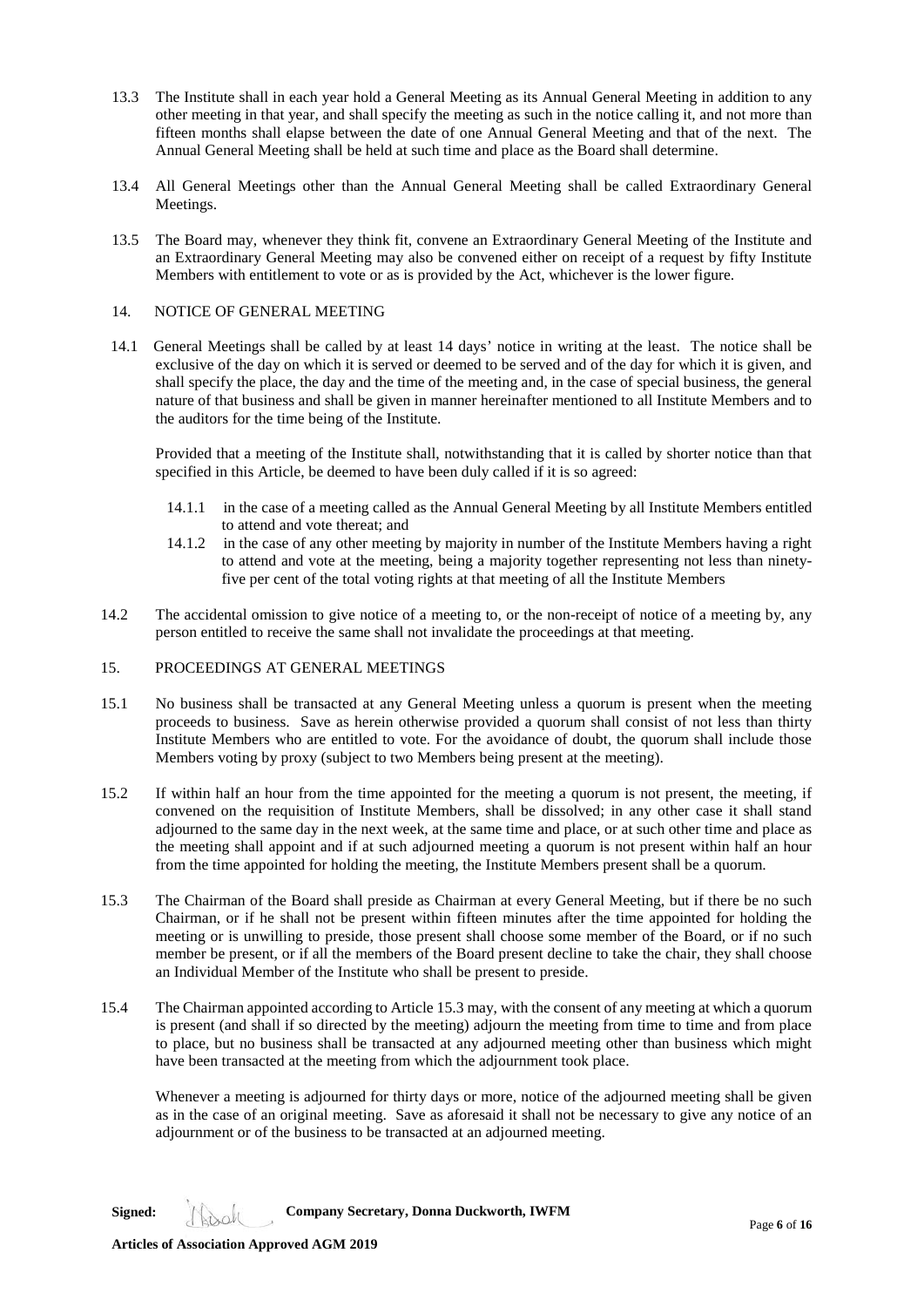- 15.5 At all General Meetings a resolution put to the vote of the meeting shall be decided on a show of hands or by electronic voting device unless before or upon the declaration of the result of the show of hands a poll be demanded:
	- 15.5.1 by the Chairman according to Article 15.3 or
	- 15.5.2 by at least three Individual Members present in person or
	- 15.5.3 by any Institute Member present in person and in receipt of proxy and representing not less than one-tenth of the total voting rights of all the Institute Members having the right to vote at the meeting
- 15.6 Unless such a poll be so demanded, a declaration by the Chairman of the meeting that a resolution has been carried, or has been carried unanimously or by a particular majority, or lost, or not carried, and an entry to that effect in the minute book of the Institute shall be conclusive evidence thereof, without proof of the number or portion of the votes recorded in favour or against that resolution.
- 15.7 If a poll is demanded, it shall be taken immediately, and the result of the poll shall be deemed to be the resolution of the meeting at which the poll was demanded.
- 15.8 No poll shall be demanded on the election of a Chairman of a meeting or on any question of adjournment.
- 15.9 In the case of an equality of votes whether on a show of hands or on a poll, the Chairman of the meeting shall be entitled to a second or casting vote.
- 15.10 The demand for a poll shall not operate to prevent the continuance of a meeting for the transaction of any business other than the question on which a poll has been demanded.

## 16. VOTES OF MEMBERS

- 16.1 Individual Members in the grade of Certified Member, Member, Fellow, and Honorary Fellow shall have one vote, subject as herein otherwise provided. Corporate and Group Members shall each have one vote in their own right, vested in their Main Contact. In the case of Group Members and Corporate Members, the vote will be in addition to any votes held by the Group's Individual Members (including its Main Contact).
- 16.2 The instrument appointing a proxy shall be in writing under the hand of the appointer or his attorney duly authorised in writing or shall be in such email or electronic format as is prescribed by the Company Secretary from time to time.
- 16.3 A written instrument appointing a proxy and the power of attorney or other authority (if any) under which it is signed (or a copy thereof certified by a solicitor) shall be deposited in the Office not less than fortyeight hours before the time appointed for holding the meeting at which the person so named shall be entitled to vote.. No instrument appointing a proxy shall be valid after the expiration of twelve months from the date of its execution.
- 16.4 A vote given in accordance with the terms of an instrument of proxy shall be valid notwithstanding the previous death or insanity of the principal or revocation of the proxy or of the authority under which the proxy was executed, provided that no intimation in writing of the death, insanity or revocation as aforesaid shall have been received at the Office before the commencement of the meeting or adjoined meeting at which the proxy is used.
- 17. THE BOARD
- 17.1 The Board shall consist of up to 13 Board Members, being the Chairman, who must be an elected Member of the Institute, up to 6 other elected Members of the Institute, up to 3 co-opted Board Members who need not be Members of the Institute, the CEO and up to 2 other members of the Executive.
- 17.2 Elected Members of the Board will serve for 3 years. They may offer themselves for re-election but the maximum length of consecutive service for any Board member, except for the Executive, is 6 years. After serving for 6 consecutive years on the Board, at least a further 2 years (or such period of approximately 2 years as is determined by the timing of the AGM) must elapse before the ex-Director can return to the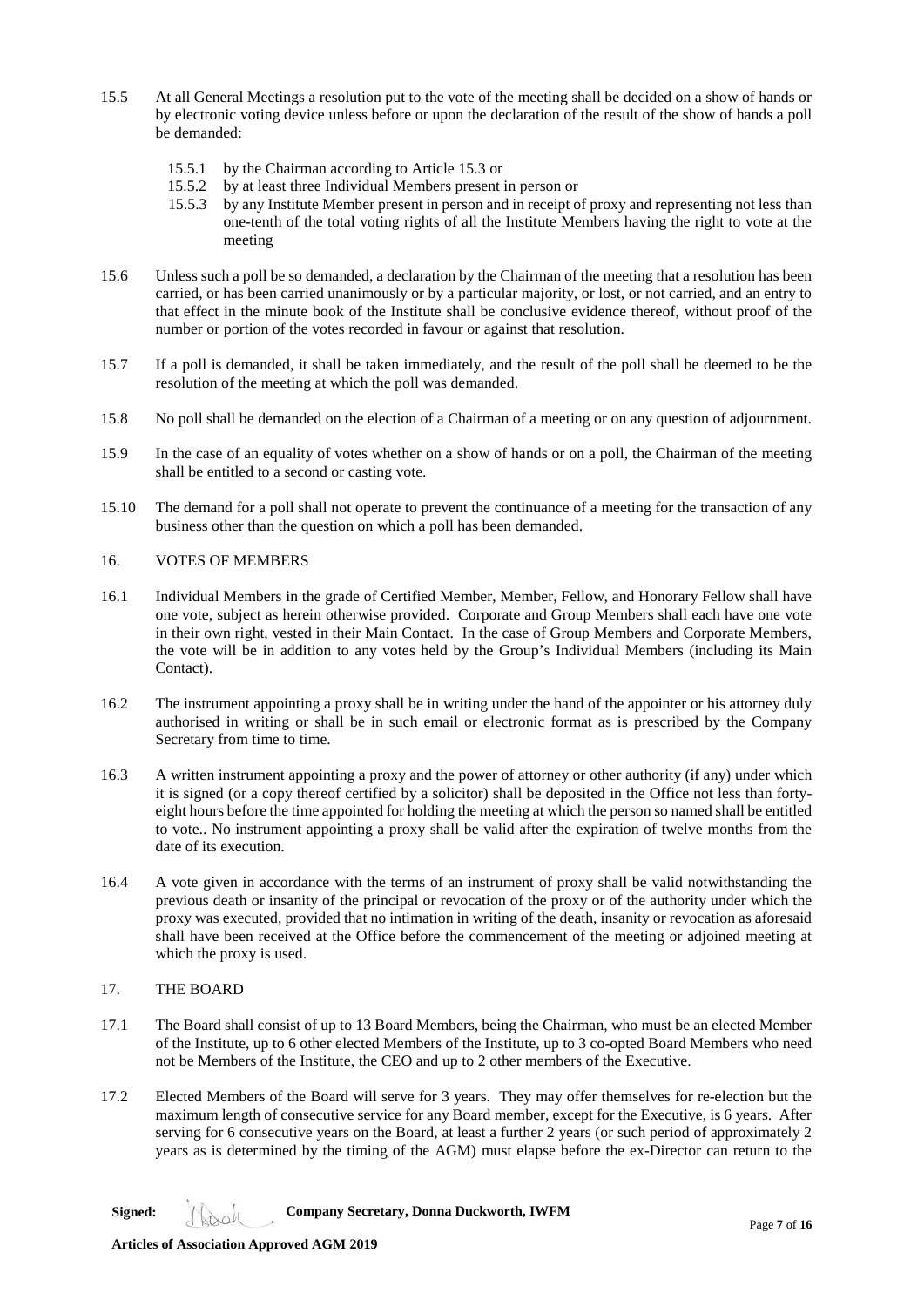Board. In exceptional circumstances the term of office for any vacancy may be reduced to less than three years by the Board, prior to the election, in order to allow for a staggered succession. The composition of the Board is set out in Table 1 of the Bylaws unless otherwise determined by ordinary resolution of the Institute Members in General Meeting.

- 17.3 Co-opted Directors shall serve for a period of up to three years from the date of the Annual General Meeting following their appointment date. Following this period they may be appointed for up to a further three years in total; with a maximum service of six years.
- 17.4 For all directors a year in office shall be from the end of one Annual General Meeting until the end of the following Annual General Meeting. If a director is appointed or elected between Annual General Meetings the three years shall commence at the Annual General Meeting following their appointment.
- 17.5 The Board can fill any vacancy for an Elected Director by appointing an eligible Individual Member until the next annual general meeting or election. Any time served on the Board to fill a vacancy will not count towards determining a director's maximum term of office.
- 17.6 All elected Board Members will be elected by a vote taken amongst all Members, Certified Members, Fellows, Honorary Fellows, Companions and Corporate and Group Members. The election must be in accordance with election procedures that have been set by the Board.
- 17.7 Eligibility criteria are shown in Table 1 of the Bylaws.
- 17.8 From the date of their appointment or election to the Board, members will automatically (within 3 months of appointment and at a time agreed with the Company Secretary) cease to hold any Chair or Deputy Chair role on any non-Board committee. A vacancy arising in any committee or group as a result will be filled as a casual vacancy, in accordance with the relevant constitutional provisions.
- 17.9 The Institute may from time to time in General Meeting increase or reduce the number of members of the Board and determine when such increase or reduced number shall go out of office, and may make the appointments necessary for effecting any such increase.

### 18. THE MEMBERS' COUNCIL

- 18.1 Region and SIG Chairs will together form the Members' Council, unless otherwise determined by ordinary resolution of the Institute Members in General Meeting.
- 18.2 Eligibility criteria are shown in Table 2 of the Bylaws.
- 18.3 The role of Members' Council is to help to encourage, engage with and ensure good communications with and between IWFM's Regions and SIGs, to encourage and ensure good communications with and between members, and to help form IWFM's research agenda.

# 19. POWERS OF THE BOARD

- 19.1 Subject to the provisions of the Act, these Articles and to any directions given by Special Resolution of the Institute Members, the business of the Institute shall be managed by the Board, whose members are to act as directors of the Institute, which may exercise all the powers of the Institute. No alterations of these Articles and no such direction shall invalidate any prior act of the Board which would have been valid if that alteration had not been made or that direction had not been given.
- 19.2 The Board shall approve the recruitment or promotion of all officers and servants that are recruited or promoted with the intention that they will be made Board Directors as part of their role.
- 19.3 The Board shall delegate the day to day running of the Institute to the Chief Executive to act in accordance with Board policies and procedures and Board Regulations.

**Articles of Association Approved AGM 2019**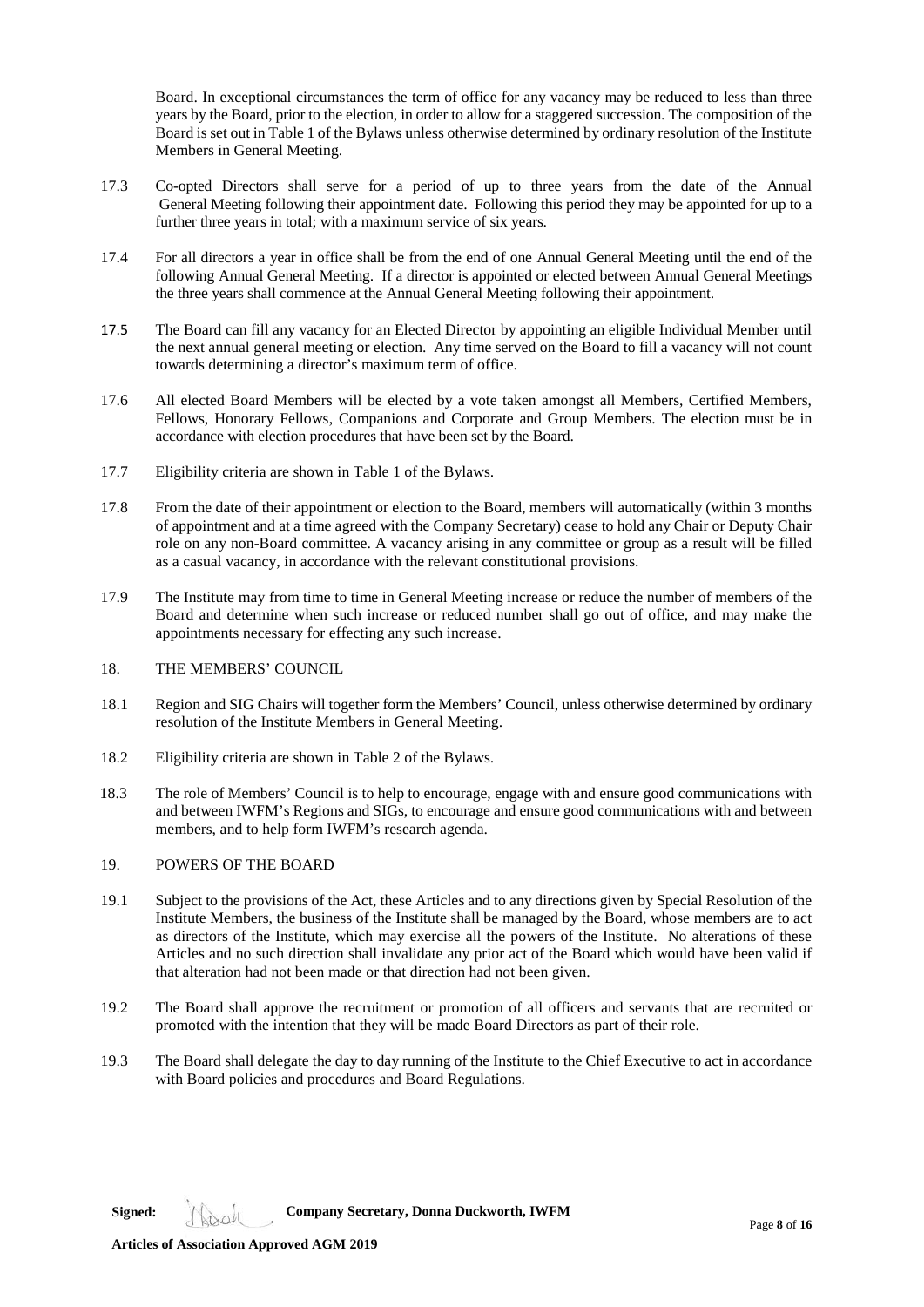- 19.4 All transfers, payments, cheques, promissory notes, drafts, bills of exchange or other negotiable instruments and all receipts for monies paid to the Institute shall be signed, drawn, accepted, endorsed, or otherwise executed as the case may be in such manner as the Board shall from time to time by resolution determine.
- 19.5 Without prejudice to their general powers the Board may exercise all the powers of the Institute to borrow money, and to mortgage or change its undertaking and property, or any part thereof, and to issue debentures and other securities, whether outright or as a security for any debt, liability or obligation of the Institute.
- 19.6 The members for the time being of the Board may act notwithstanding any vacancy in their body (Article 17.1); provided always that in case the members of the Board shall at any time be or be reduced in number to less than the minimum number prescribed by or in accordance with these Articles as the quorum for meetings of the Board, it shall be lawful for them to act as the Board for the purposes of filling up vacancies in their body, or of summoning a General Meeting, but not for any other purpose.
- 19.7 The Board may from time to time and at any time delegate any of their powers to Board Committees which shall include Advisory Groups, Working and Task Groups, consisting of such Institute Members, nonmember experts, or members of the Board as they think fit, and any Board Committee so formed shall in the execution of the powers so delegated, conform to any regulations imposed on it by the Board. The meetings and proceedings of any such Board Committee shall be governed by the provisions of these Articles for regulating the meetings and proceedings of the Board so far as applicable and so far as the same shall not be superseded by any regulations made by Board as aforesaid. The Board shall have as a minimum two Standing Committees: dealing respectively with constitutional and ethical matters and audit and risk matters, and whose terms of reference will be set from time to time by Board Regulation.
- 19.8 The Board may appoint any person or persons who are not members of the Board or Institute Members to serve as members in an advisory capacity on any Board Committee appointed under the provisions of the last preceding Article and may also empower any such Board Committee to co-opt any such person or persons to serve as members thereof in an advisory capacity. No persons so appointed or co-opted as aforesaid shall be entitled to vote at any meetings of the Board Committee in question or be counted in a quorum for the purposes of any such meeting.
- 19.9 The Board, by a majority vote following due debate, has the authority to remove the Chair of any Committee and replace with a new Chair,.
- 20. PRESIDENT, VICE PRESIDENTS AND PATRON

The Board shall have power from time to time to appoint, for any period so decided by the Board and at any time to remove a President and one or more Vice Presidents or Patron of the Institute. Persons so appointed shall while in office be given notice of all Board meetings and be entitled to attend them, although they shall not by virtue of such office be counted as members of the Board nor be entitled to vote at the Board meetings. Such persons shall be at liberty to resign office at any time.

# 21. DISQUALIFICATION OF MEMBERS OF THE BOARD

The office of a member of the Board shall be vacated:

- 21.1 if a receiving order is made against him or he makes any arrangement or composition with his creditors.
- 21.2 if he becomes prohibited from being a director by reason of any order made under the Company Directors Disqualification Act 1986 (CDDA 1986).
- 21.3 if he is, or may be, suffering from mental disorder and either:
	- 21.3.1 he is admitted to hospital in pursuance of an application for admission for treatment under the Mental Health Act 1983 or, in Scotland, an application for admission under the Mental Health (Scotland) Act 1960 or other such act as may be applicable from time to time, or
	- 21.3.2 an order is made in a court having jurisdiction (whether in the United Kingdom or elsewhere) in matters concerning mental disorder for his detention or of the appointment of a receiver curator bonis or other person to exercise powers with respect to his property or affairs.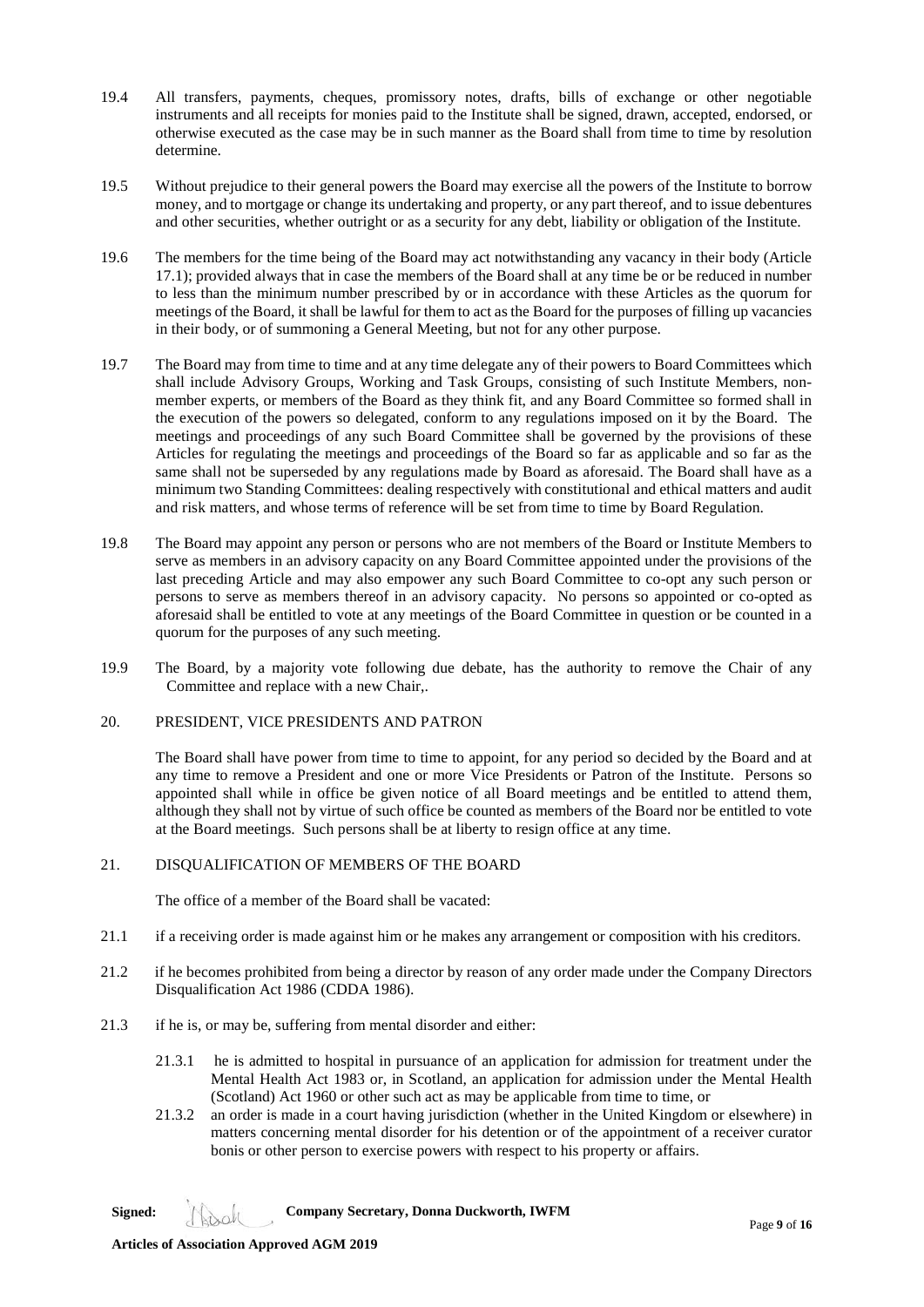- 21.4 if appointed as an elected member, he ceases to be an eligible Individual Member of the Institute.
- 21.5 if by notice in writing to the Institute he resigns his office.
- 21.6 if he is absent for more than three consecutive meetings of the Board or four in total in any period of twelve consecutive months and the Board resolve that his office be vacated.
- 21.7 if he ceases to hold office by virtue of any provisions of the Company Directors Disqualification Act 1986.
- 21.8 if he commits a serious breach or persistent minor breaches of the Code of Conduct or does not fulfil the terms of reference for the office he holds.

# 22. ELECTION OF MEMBERS OF THE BOARD

- 22.1 Timing and eligibility is shown in Table 1 of the Bylaws.
- 22.2 In addition and without prejudice to the provisions of the Act, the Institute may by Extraordinary Resolution remove any member of the Board before the expiration of his period of office and may appoint another member in his stead; but any person so appointed shall retain his office so long only as the member in whose place he is appointed would have held the same if he had not been removed.

# 23. PROCEEDINGS OF THE BOARD

- 23.1 The Board shall meet together as often as they believe it is necessary to dispatch the business of the Institute. They may adjourn and otherwise regulate their meetings, as they thinks fit. A meeting of the Board may be held either in person or by suitable electronic means agreed by the Board in which all participants may communicate with all the other participants.
- 23.2 The Board may from time to time determine the quorum necessary for the transaction of business. Unless otherwise determined, the quorum is half the current membership plus one, provided that the volunteer members present outnumber the staff members of the Board present.
- 23.3 Questions arising at any meeting shall be decided by a majority of votes. In case of an equality of votes the Chairman shall have second or casting vote.
- 23.4 At the request of any two members of the Board the Secretary shall, at any time, summon a meeting of the Board by notice served upon the members of the Board.
- 23.5 The Board shall select the Chairman of the Institute and at least one but no more than two Deputy Chairmen from the existing Board members. The Chairman of the Institute shall be entitled to preside at all meetings of the Board at which he is present. If no such Chairman is elected, or if at any meeting the Chairman is not present within fifteen minutes after the time appointed for holding the meeting one of the Deputy Chairmen (if willing) shall preside or, failing that the members of the Board present shall choose one of their number to be Chairman of the meeting. The term of office for the Chairman and Deputy Chairmen shall be determined by the Bylaws.
- 23.6 A meeting of the Board at which a quorum is present shall be competent to exercise all the authorities, powers and discretions by or under these Articles vested in the Board generally.

# 24. INDEMNITY AND RESPONSIBILITY

24.1 Every member of the Board and every employee of the Institute for the time being and their heirs, executors and administrators shall be indemnified by the Institute against all costs, losses and expenses which any of them may incur or become liable to by reason of any contract entered into or act or deed done by them in good faith in the discharge of their duties; provided that such indemnity shall not extend to any act or omission which any member of the Board or any employee of the Institute knew to be a breach of trust or breach of duty or which was committed in reckless disregard of whether or not it was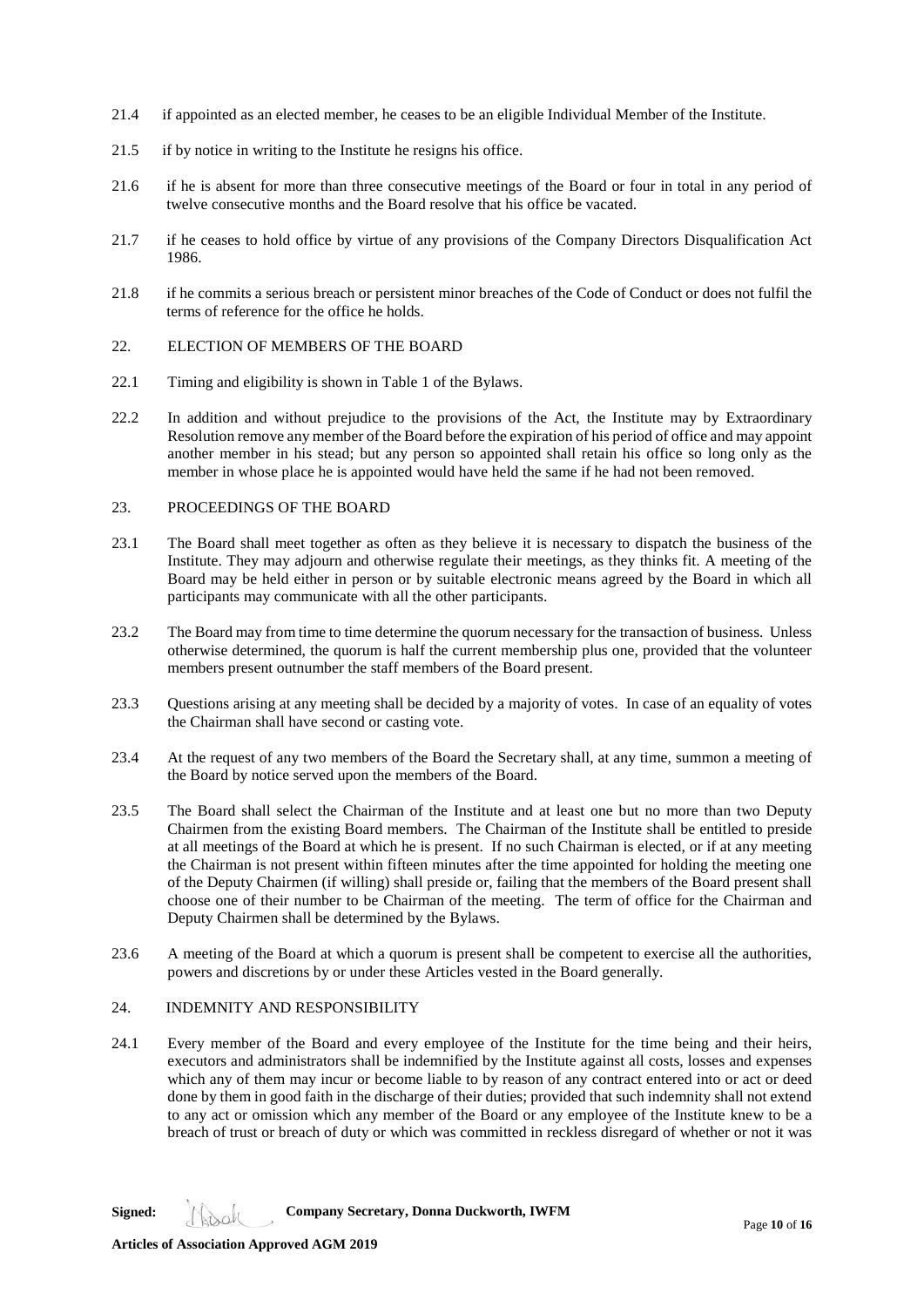a breach of trust or breach of duty. It shall be the duty of the Board to pay out of the funds of the Institute such costs, losses and expenses which are so incurred.

- 24.2 No member of the Board or employee of the Institute shall be liable for the acts, receipts, neglects or defaults of any member of the Board or employee or for joining in any receipt or other act for conformity or for any loss or expense happening to the Institute through the insufficiency or deficiency of title to any property acquired by order of the Board for or on behalf of the Institute or for the insufficiency or deficiency of any security or upon which any monies of the Institute shall be invested or for any loss or damage arising from bankruptcy or insolvency or tortious act of any person with whom any money, securities or effects shall be deposited or for any loss or damage occasioned by any error of judgement of oversight on his part or for any damage or misfortune whatever which may happen in the execution of the duties of his office or in relation thereto unless the same happened through his own dishonesty or wilful neglect or wrongdoing.
- 24.3 The Board shall cause proper minutes to be made of all appointments of officers made by the Board and of the names of members of the Board present at each meeting of the Board and of any Board Committee and of all resolutions and proceedings at all meetings of the Institute and of the Board and of any Board Committee. Any such Minute of any meeting if signed by the chair of such meeting, or by the chair of the next succeeding meeting of the same body shall be sufficient evidence without any further proof of the facts therein stated.
- 24.4 A resolution in writing agreed by a majority the members for the time being of the Board or by a majority of the members of any Board Committee who are entitled to vote at its meetings shall be as valid and effectual as if it had been passed at a meeting of the Board or of such Board Committee duly convened, held and constituted.
- 24.5 Members of the Board and of all Board Committees are required to declare to the Secretary at least annually any changes in their occupation and are also required to declare as they arise any commercial or other conflict of interest that may occur in the conduct of their duties as a Board or Board Committee member.
- 25. ACCOUNTS
- 25.1 The Board shall cause proper books of account to be kept with respect to:
	- 25.1.1 all sums of money received and expended by the Institute and the matters in respect of which such receipts and expenditure take place
	- 25.1.2 all sales and purchases of goods by the Institute: and
	- 25.1.3 the assets and liabilities of the Institute
- 25.2 Proper books shall not be deemed to be kept if there are not kept such books of account as are necessary to give a true and fair view of the state of the affairs of the Institute and to explain its transactions.
- 25.3 The books of account shall be kept at the Office, or, subject to any requirements of the Act at such other place or places as the Board shall think fit and shall always be open to inspection by members of the Board.
- 25.4 The Board may from time to time establish reasonable conditions and regulations (not being inconsistent with any rights of inspection conferred by the Act) as to the time and manner of the inspection by the Institute Members of the accounts and books of the Institute or any of them and subject to such conditions and regulations the accounts and books of the Institute shall be open to the inspection of Institute Members at all reasonable times during business hours.
- 25.5 The Board shall from time to time in accordance with the Act , cause to be prepared and to be laid before the Institute in general meeting such income and expenditure accounts, balance sheets and reports as are referred to in these sections.
- 25.6 A copy of every balance sheet, including any document required by law to be annexed thereto, which is to be laid before the Institute in general meeting together with a copy of the auditor's report shall not less than 21 clear days before the date of the meeting be sent to the auditor and to every Institute Member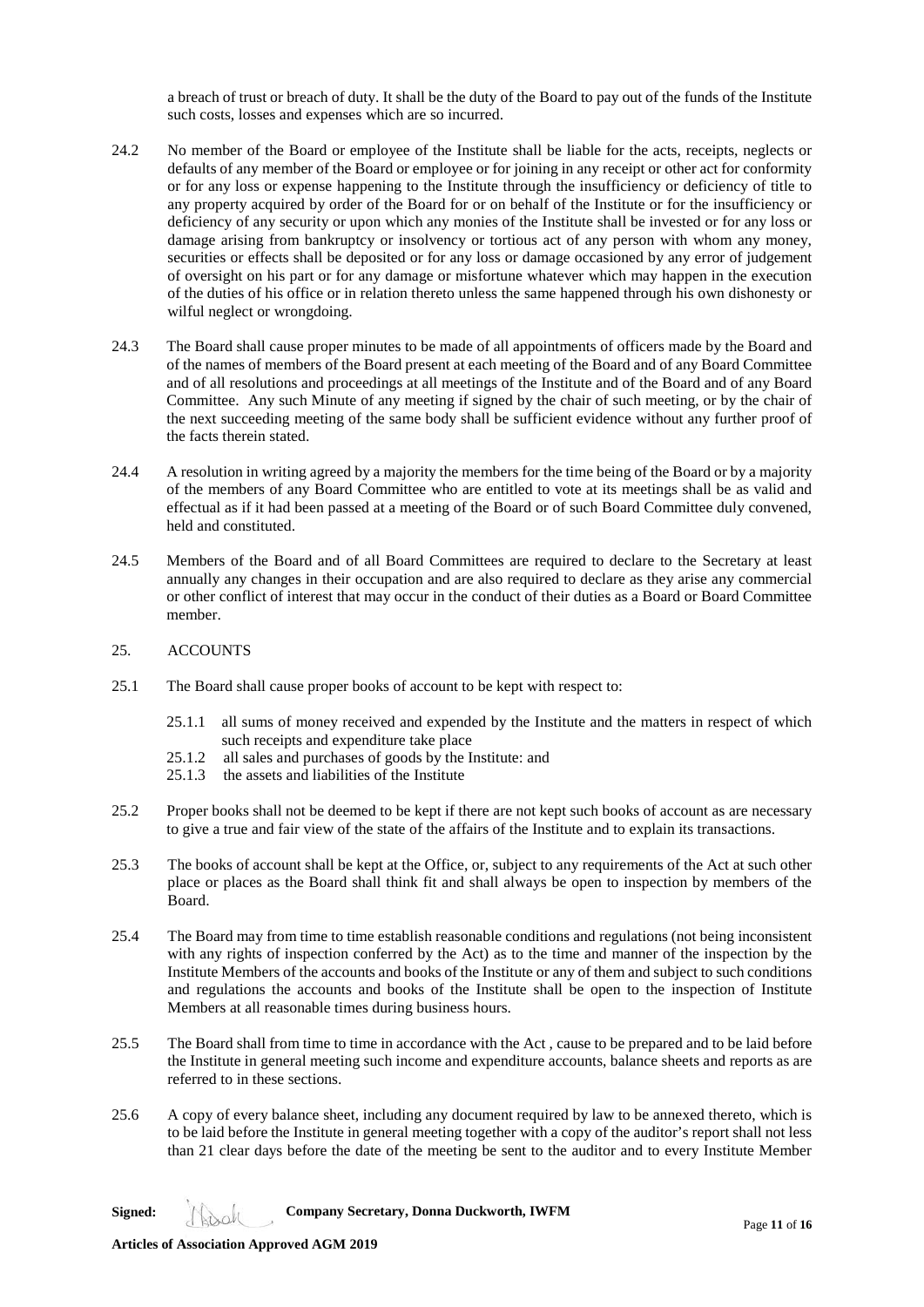and every holder of debentures of the Institute, either in physical printed form, by email, by the provision of a link to the Institute's website, or by such other means as shall be deemed appropriate by the Board. Provided always that this Article shall not require a copy of these documents to be sent to any person of whose address the Institute is not aware or to more than one of the joint holders of any debenture.

## 26. AUDIT

- 26.1 Once at least in every year the accounts of the Institute shall be examined and the correctness of the income and expenditure account and balance sheet ascertained by properly qualified Auditors.
- 26.2 Auditors shall be appointed and their duties regulated in accordance with the Act.

## 27. TRUSTEES

- 27.1 The Board may appoint trustees to hold any property of the Institute subject to the control of the Board, so that no part of the property of the Institute shall be sold, assigned, transferred, conveyed or otherwise disposed of by the trustees without the authority of the Board.
- 27.2 The terms of the appointment shall provide that the Institute may be at any time by resolution of the Board and without any formality remove any person from the office of trustee, accept the resignation of any person as trustee an appoint new or additional trustees.

## 28. THE SEAL

The seal shall not be used except under the Board's authority. It must be affixed by one Board Member signing and the Secretary countersigning or in such other way as the Board resolves. The Board may in the alternative authorise the execution of deeds in any other way permitted by law.

### 29. MEMBERSHIP GROUPS

29.1 Membership Groups of the Institute may be formed at the discretion of the Board in such areas as they deem appropriate and shall be subject to such Bylaws and Board Regulations as the Board shall determine. These Membership Groups will, at the discretion of the Board, include:

29.1.1 Regions 29.1.2 Special Interest Groups

29.2 Each Region and Special Interest Group shall be constructed and its affairs shall be carried on in accordance with the Bylaws and Board Regulations to be laid down from time to time by the Board.

### 30. BOARD COMMITTEES

- 30.1 The Board shall have a minimum of two Standing Committees as stated in Article 19.7, but may also at their discretion create one or more other Board Committees for such purposes and to perform such tasks as the Board from time to time deems fit. The Board shall have power to dissolve any Board Committee at any time. The relevant provisions of Articles 23 and 24 shall apply to all Board Committees.
- 30.2 Each Board Committee shall be constructed and its affairs shall be carried on in accordance with the Bylaws and Board Regulations to be laid down from time to time by the Board.

# 31. NOTICES

31.1 A notice, which shall include if needed a voting or ballot paper, a letter or other communication, may be served by the Institute upon any Institute Member either personally or by sending it through the post in a prepaid letter addressed to such Institute Member or by e-mail at his registered addresses appearing in the register of Institute Members or on the Institute's website in a manner that complies with current legislation.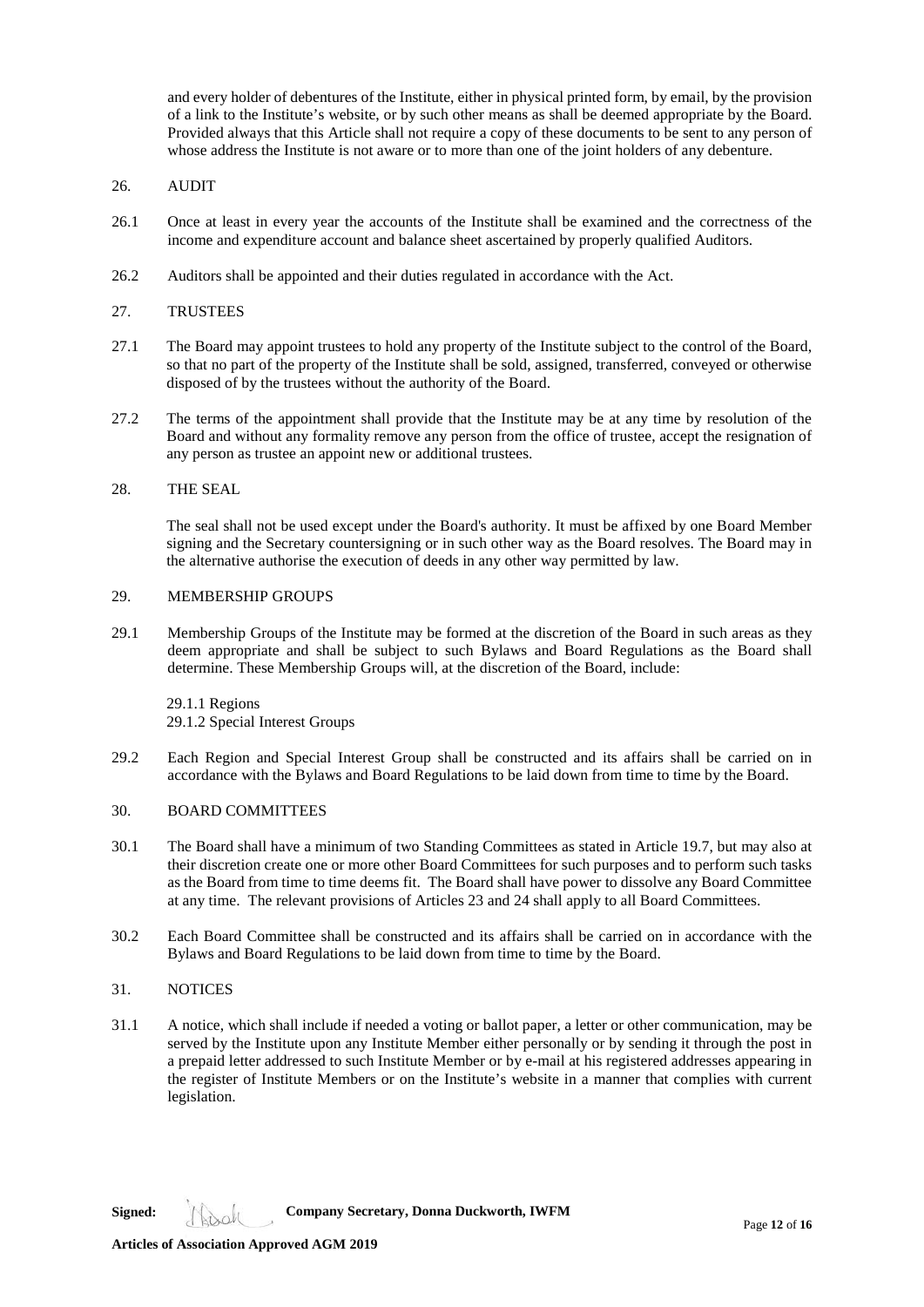- 31.2 Any Institute Member described in the register of Institute Members by an address not within the United Kingdom, who shall from time to time give the Institute an address within the United Kingdom at which notices may be served upon him, shall be entitled to have notices served upon him at such address.
- 31.3 Otherwise any notice required to be served to a member with a registered address outside the United Kingdom will always be deemed properly served if served by email.
	- 31.3.1 Any notice, if served by post, shall be deemed to have been served at the time when the letter containing the same is put into the post, and in proving such service it shall be sufficient to prove that the letter containing the notice was properly addressed and put into the Post Office as a prepaid letter
	- 31.3.2 A notice, if served by e-mail, shall be deemed to have been served at the time when the e-mail containing the same is transmitted, and in proving such service it shall be sufficient to prove that the e-mail was transmitted to the e-mail address of the recipient shown in the register of Institute **Members**
- 31.4 Any notice may be served on the Institute by leaving it at or sending it by post to the Office of the Institute or sending it by e-mail or posting on the Institute website.

### 32. COPYRIGHT

The rights of publishing and reports of the proceedings and discussions at the meetings of the Institute, of any Board Committee or Advisory Group, of the Membership Groups including the Regions, and Special Interest Groups, and of Branches or of any other Committee shall be reserved to the Board who may, as they think fit, consent to publication by others in approved cases. The use of IWFM logos will also be so reserved.

### 33. BOARD REGULATIONS

The Board may from time to time make such rules, Bylaws or Regulations as it may deem necessary or convenient for the proper conduct and management of the Institute. Board Regulations will deal with processes, policies and procedures and will be published from time to time at which time they will come into effect.

# 34. BYLAWS

- 34.1 The Board may from time to time make such rules or Bylaws as it may deem necessary or convenient for the proper conduct and management of the Institute and for the purposes of prescribing grades of and conditions of membership, and in particular but without prejudice to the generality of the above, it may by such rules or Bylaws regulate:
	- 34.1.1 the admission and classification of Institute Members, and the rights and privileges of such Institute Members, and the conditions of membership and the terms on which Institute Members may resign or have their membership terminated and the entrance fees, subscriptions and other fees or payments be made by Institute Members
	- 34.1.2 the Code and the conduct of Institute Members of the Institute in relation to one another and to the Institute's employees
	- 34.1.3 the setting aside of the whole or any part or parts of the Institute's premises or assets at any particular time or times or for any particular purpose or purposes
	- 34.1.4 the procedure at General Meetings and meetings of the Board, Members' Council, Board Committees or Advisory Group, and Membership Groups including Regions, and Special Interest Groups, in so far as such procedure is not regulated by these Articles, and
	- 34.1.5 Generally all such matters as are commonly the subject matter of the rules adopted by comparable groups and institutes
- 34.2 The Institute in General Meeting shall have power to alter or repeal the rules and Bylaws and to make additional rules or Bylaws.
- 34.3 The Board shall adopt such means as it deems sufficient to bring to the notice of Institute Members all current rules or Bylaws, which shall be binding on all Institute Members.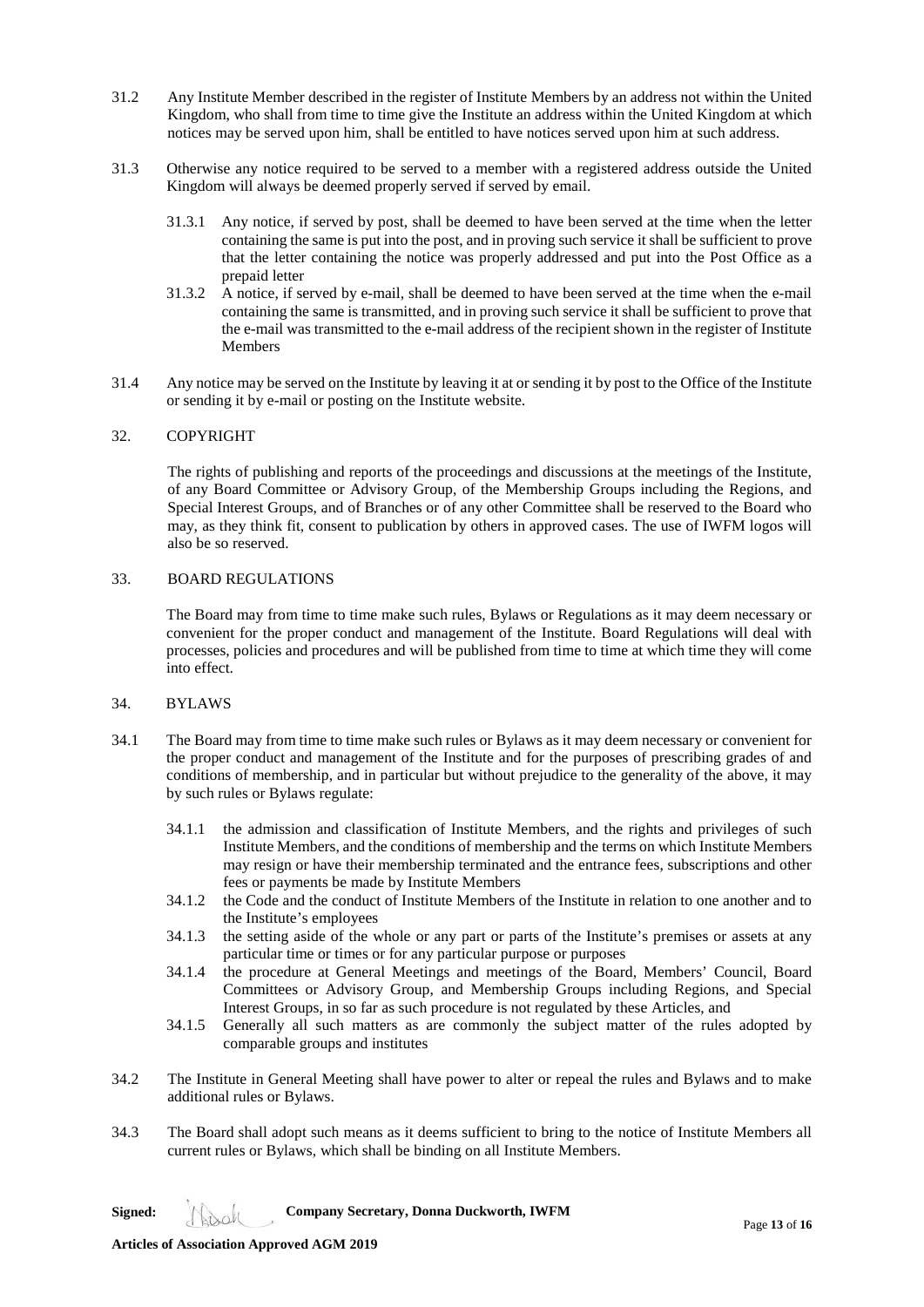- 34.4 No rule or Bylaw shall be inconsistent with, or shall affect or repeal anything contained in the Articles of Association of the Institute.
- 34.5 All rules and Bylaws of the Institute will come into effect when published following their adoption by the Board.
- 35. Definitions and interpretation
- 35.1 Words importing the singular number only shall include the plural number and vice versa.
- 35.2 Words importing the masculine gender only shall include the female gender; and subject to the provisions of Article 7 words importing persons shall include corporations.
- 35.3 Subject as aforesaid, any words or expressions defined in the Act shall, if not inconsistent with the subject or context, bear the same meanings in these Articles.
- 35.4 The relevant model articles for a company limited by guarantee are hereby expressly excluded
- 35.5 In these Articles the words underlined in the list following shall bear the meaning outlined respectively following them if not inconsistent with the subject matter or context.

#### The Act

The Companies Act 2006 including any statutory modification or re-enactment thereof for the time being in force

#### Advisory Group

A Committee of the Board appointed as provided for in Articles 19 and 30

#### The Articles

The Articles of Association of the Institute from time to time in force

#### The Board

The Board for the time being of the Institute

#### Board Committee

Refers to a Committee of the Board as provided for in Articles 19 and 30 whose type shall be designated in accordance with definitions herein or in the Board Regulations

### Board Regulations

Regulations made from time to time by the Board to cover standards, grade levels, composition of committees, processes, policies and procedures pursuant to the powers set out in Article 33

## Board Standing Committee

Refers to a permanent Committee set up by the Board to fulfil a continuous purpose defined in the Board Regulations

A Branch A sub-area within a Region

### Bylaws

Bylaws created by the Board pursuant to the powers set out in Article 34

### Categories of Membership

There will be three Categories of Membership: one category to be Individual Members, one category to be Corporate Members and one category to be Group Members

#### Certified Member

An Institute Member who has qualified in accordance with the criteria recommended by the Membership Advisory Group and set by the Board

**Signed: Company Secretary, Donna Duckworth, IWFM**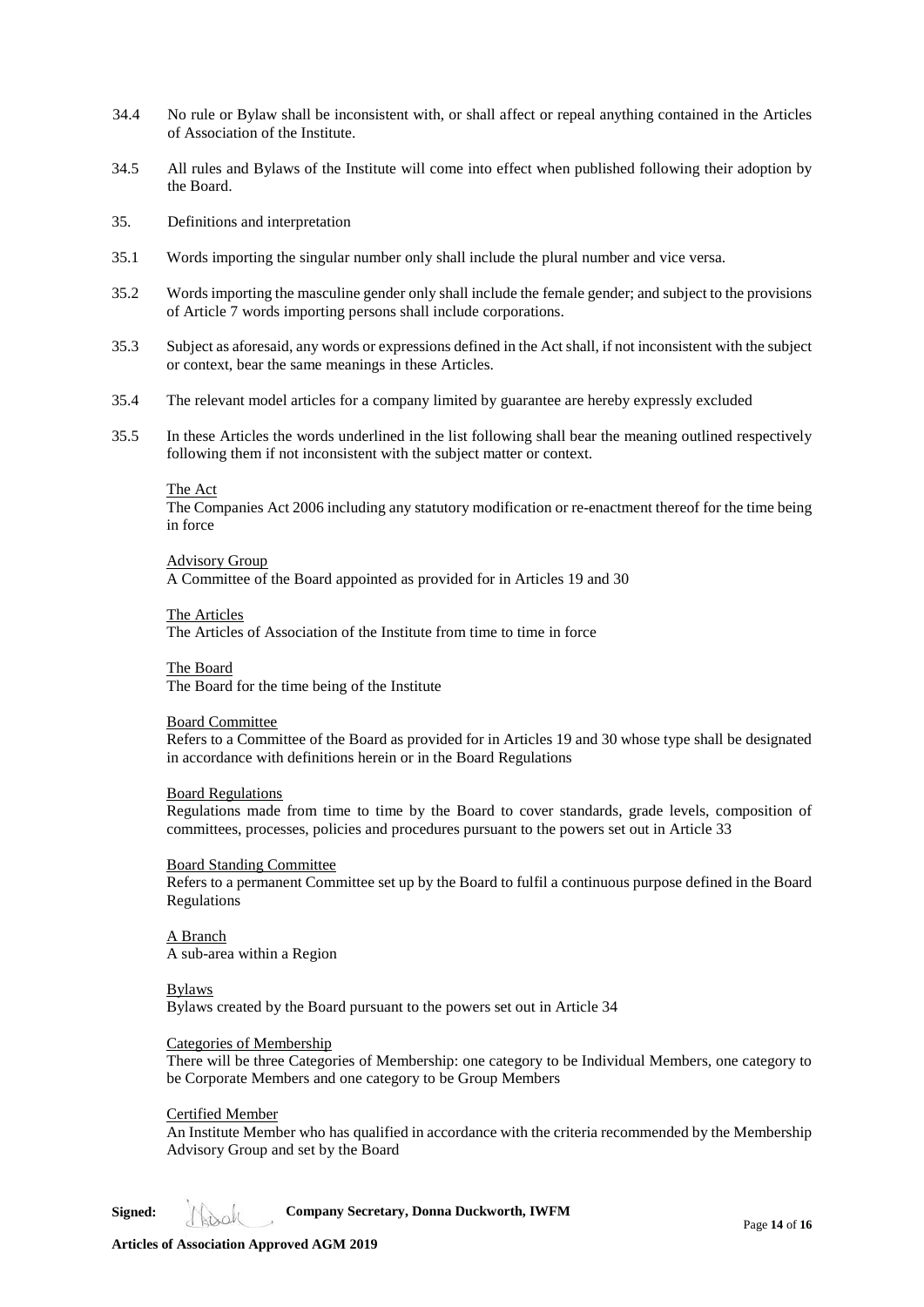The Chairman of the Institute The person selected by the Board to chair the Board

Chair of Members' Council The person elected by the Members' Council to chair the Members' Council

The Chief Executive Officer (CEO)

The person appointed by the Board to be responsible for the day to day management of the Institute

The Code

The Code of Professional Conduct of the Institute as mentioned in Article 12

**Constitution** The Articles, Bylaws, Bylaws Table and Board Regulations

Corporate Members Members as defined in Article 7.3

Elected Board Member A Director elected by the eligible Membership in accordance with the Articles and Bylaws

Fellow

A person nominated in accordance with the criteria recommended by the Membership Advisory Group and set by the Board

Honorary Fellow A person nominated by the Board of the Institute for his outstanding service to facilities management

Grade of Membership Designation of membership level

Group Members Members as defined in Article 7.4

Individual Members Members as graded in Article 7.2

The Institute The above named Institute

### The Institute Members or an Institute Member

Individual Members and Corporate Members and Group Members of the Institute as mentioned in Article 7. References to a member or members refer to both Voting Members and non-voting members. Non-voting members are not members of the company as defined by the Companies Act 2006.

Main Contact

The nominated Main Contact of a Corporate or Group Member. Usually, this will be an executive responsible for Facilities Management within the organisation, nominated by that organisation.

The Members' Council The Members' Council for the time being of the Institute

Membership Groups Refers to the Membership Groups as mentioned in Article 29

The Office The Registered Office of the Institute

**Signed: Company Secretary, Donna Duckworth, IWFM**

**Articles of Association Approved AGM 2019**